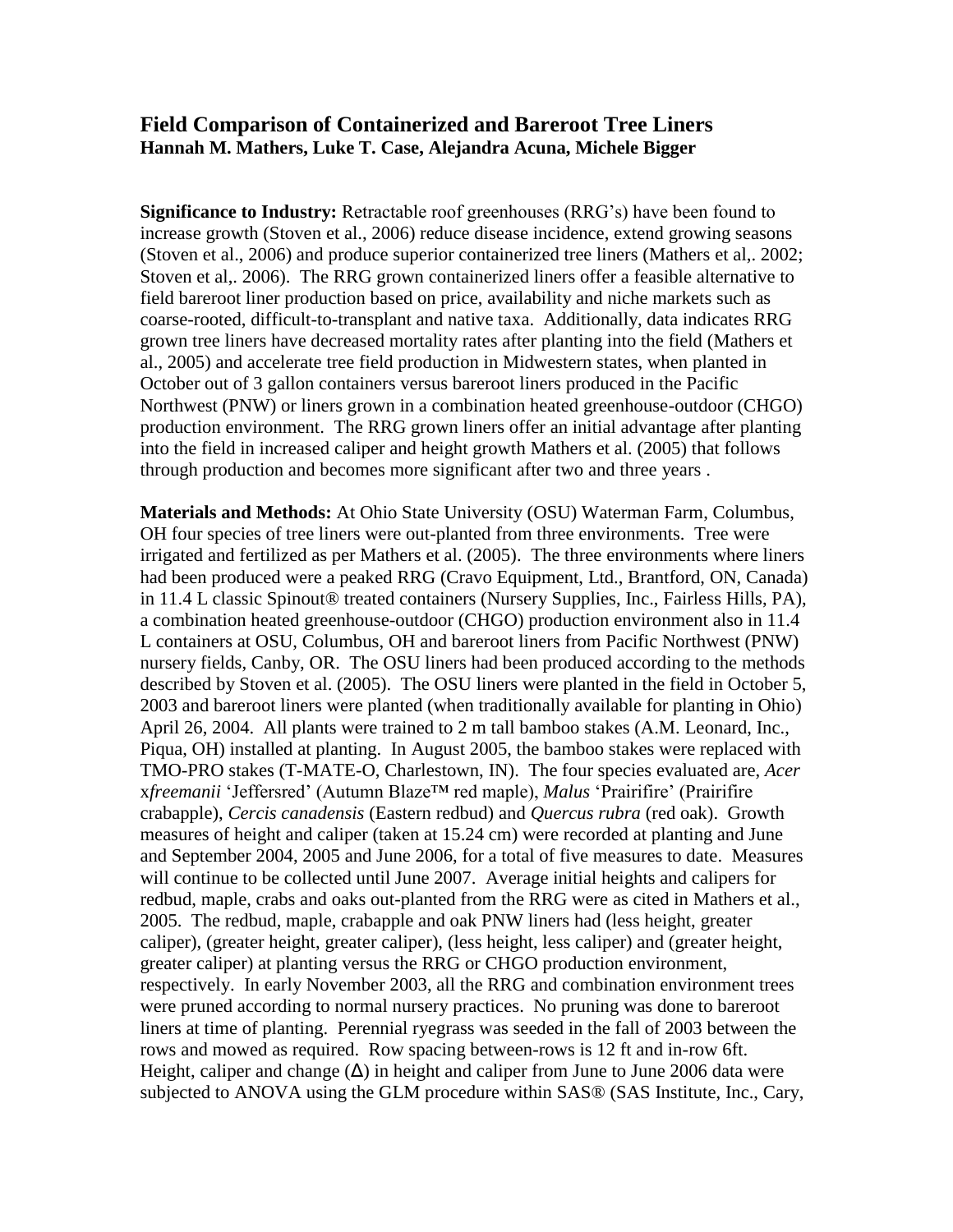NC, 2000). Fisher's least significance difference test were used to compare means a  $P <$ 0.05 was used  $(SAS^{\circledcirc}$  Institute Inc.). The Type II Sum of Squares analyses was performed and graphs were produced in Excel from the analyses. All factors were considered fixed effects; therefore all terms were tested for significance against the error mean square.

**Results and Discussion:** The only tree mortality occurred in the oaks with five of 12 bareroot liners having died by September 2004 (42%). One of 12 oaks died out of the CHGO production environment (8%) and there were no deaths with RRG liners (0%). Two crabapples from the RRG snapped shortly after replacing the bamboo with the TMO-PRO stakes and a severe summer storm went through Columbus, OH. In June 2006, a maple snapped from the CHGO environment. Caliper differences were significant comparing June to September 2005 for the main effects of environment and species at P>0.0001. The RRG (Cravo) grown liners produced significantly greater caliper increases in the field from June to September 2005 versus the PNW bareroot liners, producing an average increase, across species of 7.5 mm (0.3 in) (Fig. 1). The caliper differences of the RRG liners were also significantly different than the liners obtained from the CHGO environment (Fig.1). The RRG grown liners produced significantly greater caliper increases in the field from September 2005 to June 2006 versus the PNW liners or liners obtained from the CHGO environment (Fig.2), producing an average increase, across species of 8 mm (0.31 in). The caliper differences of the CHGO liners were not significantly different than the PNW liners (Fig.2), for the first time in the three years of evaluation. The species accounting for the caliper differences due to environment from June to September 2005 were maple and oak (Fig. 3). These differences were even more significantly when considering the initial calipers of these species were significantly less than the PNW or the CHGO liners. The environments X species interaction effects for caliper measures for September 2005 to June 2006 were not significant. The main effects of species and environment were significant for June to September 2005 heights (P>0.001) (data not shown) and for environment X species interaction was also significant (Fig.4). With the exception of maples and crabapples, the RRG grown liners, had the largest heights in September 2005 versus the PNW bareroot liners; however, this differences were not significantly different than the liners obtained from the CHGO environment, again with the exception of oak (Fig.4). The PNW oak liners had less caliper and height growth by June 2006 and September 2005 (Fig.3 and 4, respectively), only 58% survival and were initial larger in both measures.

## **Literature Cited**

Mathers, H.M. 2001. The future is in retractables: Nursery stock production in Retractable Roof Greenhouses. The Buckeye. August. Pp. 16-17, 19, 31.

Mathers, H.M. L.T. Case, E. Grosskurth, M. Bigger. 2005. Field Caliper Tree Production Using Retractable Roof GreenHouse Grown Liners. Southern Nurserymen Assoc. Res. Conf. 50:164-167.

Mathers, H., D. Struve and A. Stoven. 2002. Tree liner production in Ohio. The Buckeye. November. Pp. 14-17.

Stoven, A.A., H.M. Mathers, D.K. Struve. 2006. Fertilizer application method affects growth, nutrient and water use efficiency of container-grown shade tree whips. HortScience 41:1-7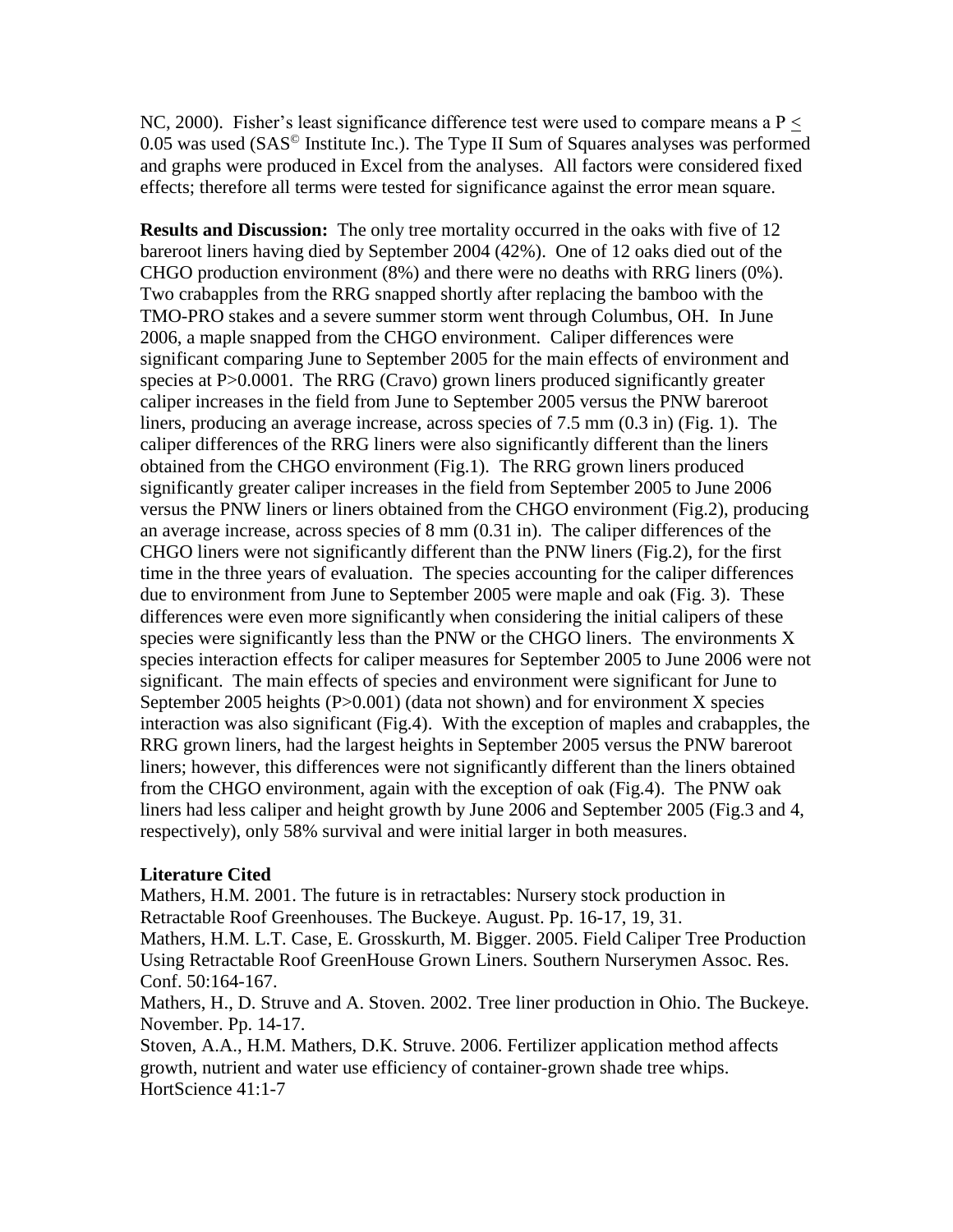

**Fig. 1.** Field caliper measures from September 2005 pooled over species for liners produced from three production environments. The abbreviations RRG, CHGO and PNW signify retractable roof greenhouse, combination heated greenhouse-outdoor, and bareroot liners from the Pacific Northwest, respectively. Different letters signify least significant difference (LSD)  $P = 0.05$ .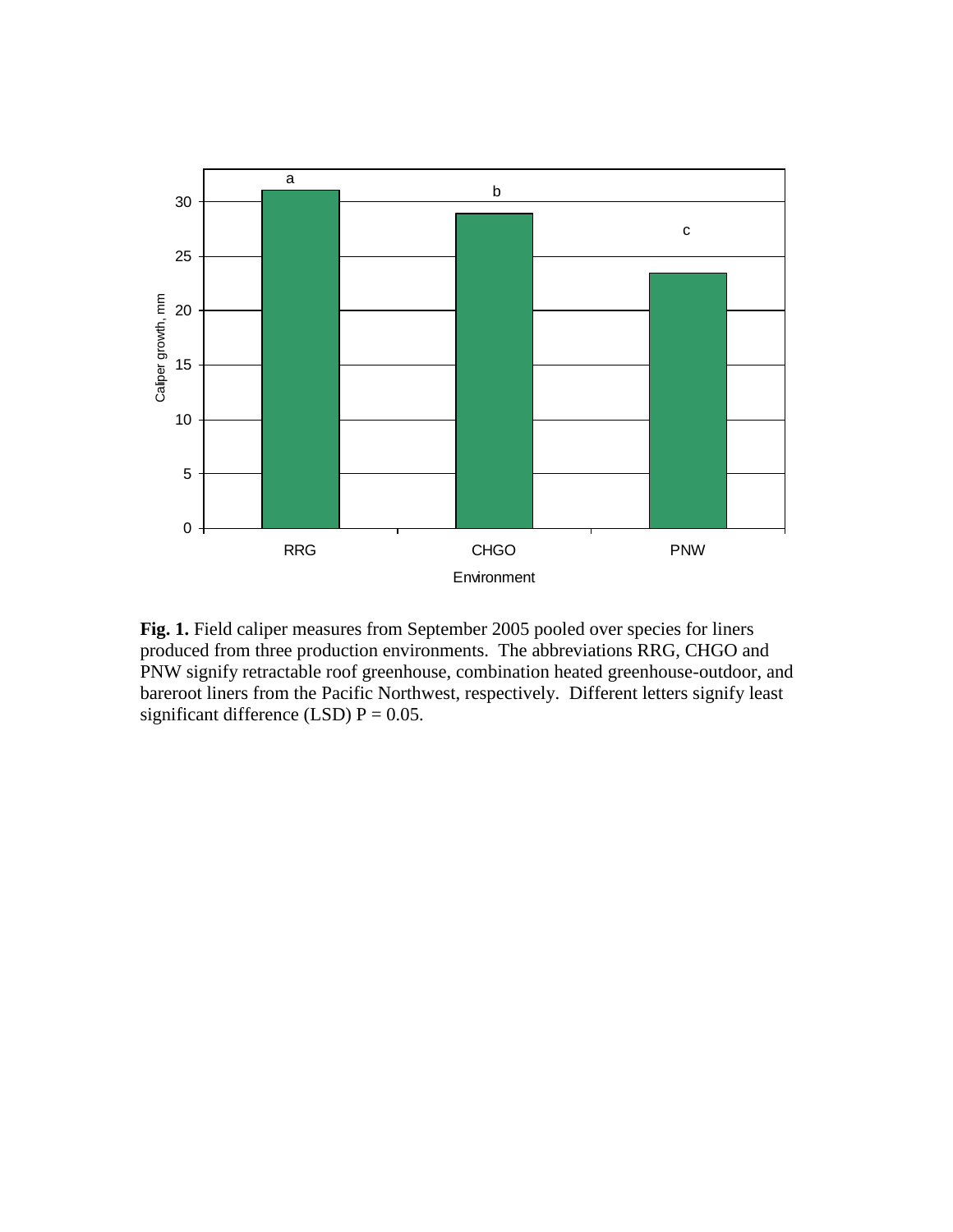

**Fig. 2.** Field caliper measures from June 2006 pooled over species for liners produced from three production environments. The abbreviations RRG, CHGO and PNW signify retractable roof greenhouse, combination heated greenhouse-outdoor, and bareroot liners from the Pacific Northwest, respectively. Different letters signify least significant difference (LSD)  $P = 0.05$ .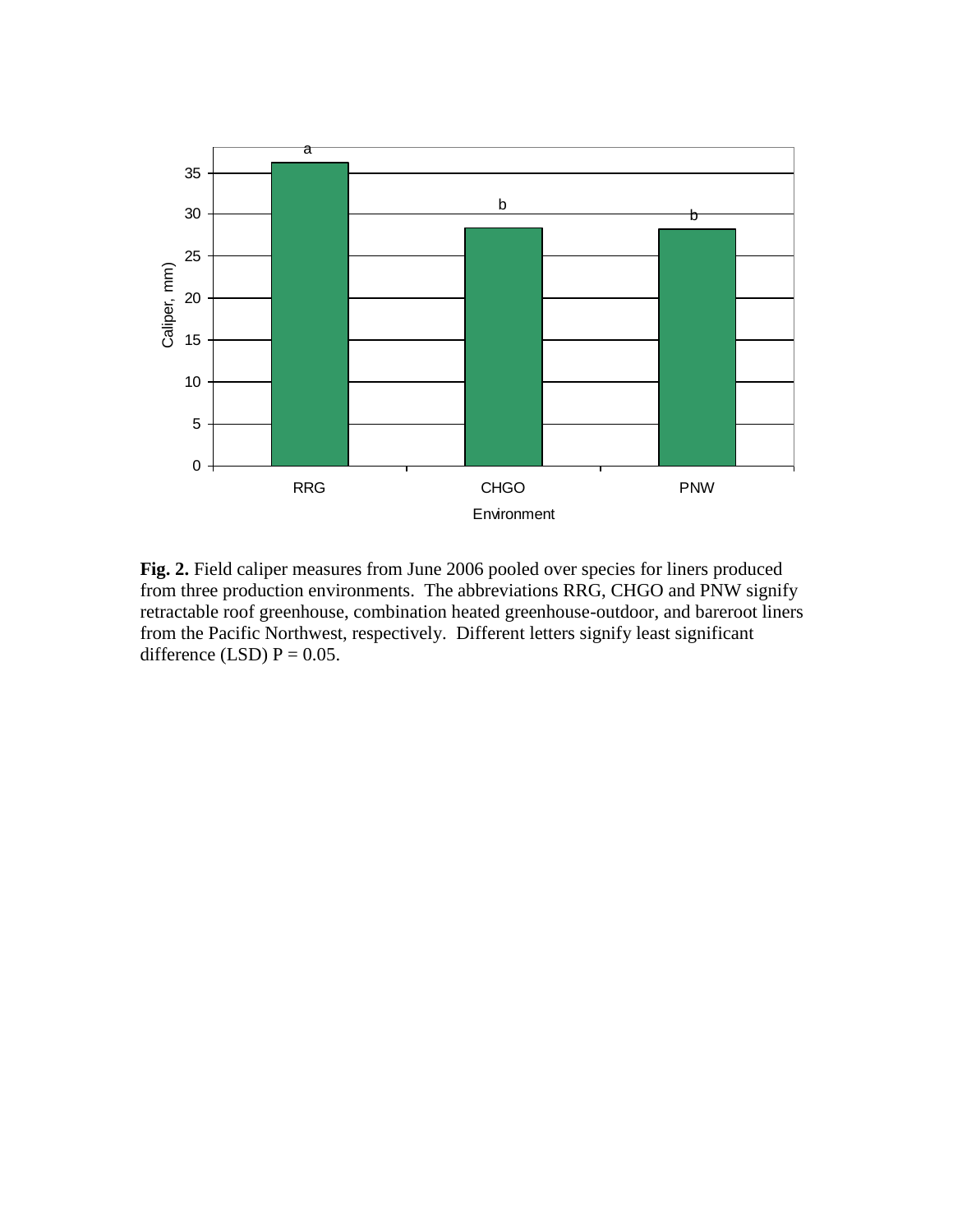

**Fig. 3.** Field caliper measures from September 2005 for four species of liners produced from three production environments. The abbreviations RRG and CHGO signify retractable roof greenhouse and combination heated greenhouse-outdoor, respectively. Different letters signify least significant difference within species (LSD)  $P = 0.05$ .